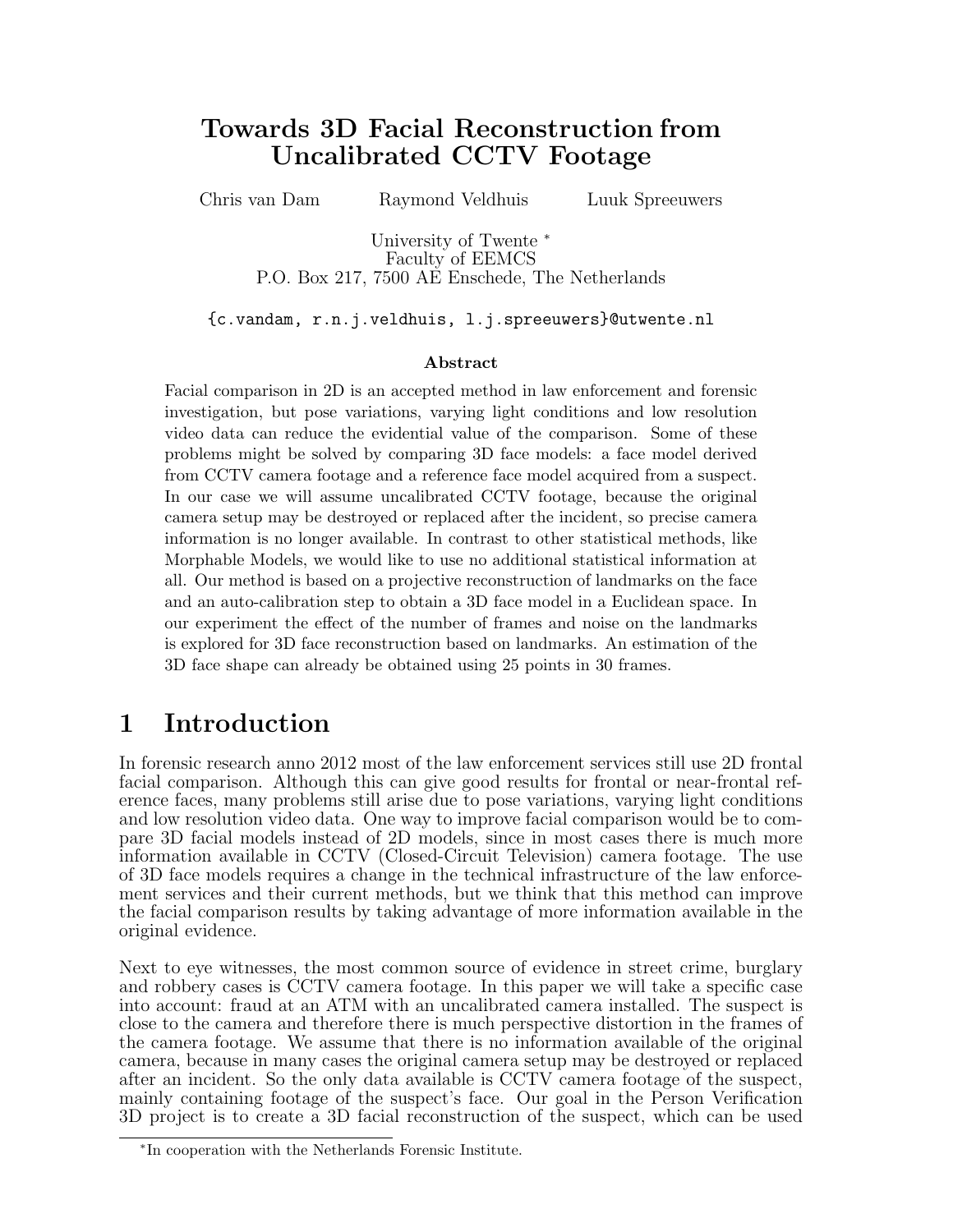for 3D facial comparison. In this paper we will use landmarks in multiple 2D frames to obtain an initial estimation of the camera parameters and the 3D shape of the face. In our experiments we determine the minimum number of points and frames needed to obtain an accurate reconstruction of a simulated face model. Next we determine the maximum noise that will still allow us to obtain a precise reconstruction. Finally we do some experiments with auto-calibration of the reconstruction to validate if the methods described in this paper can be applied on face models.

## 2 Background

Our problem, where the face of the suspect is moving in front of a static camera, is equivalent to a problem where the camera is moving and the suspect is static. So for each frame  $[i = 1..M]$  we have to find the internal and external camera parameters of that specific frame. The static shape of the face can be described by  $[j = 1..N]$  3D landmarks. We will use N 2D landmarks with known correspondences to 3D landmarks in all M frames to obtain a 3D reconstruction of the face. Sturm and Triggs provide a method to obtain a projective structure  $X$  and projective motion  $P$  by factorization of the projections x of all frames  $[1]$ :

$$
\lambda_{ij} x_{ij} = \hat{P}_i \cdot \hat{X}_j = P_i \mathcal{H} \cdot \mathcal{H}^{-1} X_j \tag{2.1}
$$

Where  $\hat{P}_i$  is a  $3 \times 4$  projection matrix of frame i,  $\hat{X}_j$  is a  $4 \times 1$  homogeneous 3D vector of point j,  $x_{ij}$  is a homogeneous 2D vector of the projection i of landmark j and  $\lambda_{ij}$  is a scalar representing the projective depth of  $x_{ij}$ . If the projective depths  $\lambda_{ij}$  are known, the system of equations is of rank 4. The projective depths can be estimated using epipolar geometry on pairs of frames, see [1] for details. A rank 4 approximation of the system can be found using the Singular Value Decomposition (SVD) of the system. For details about the linear algebra or SVD see [2]. Noise or imprecise measurements on the landmarks can lead to a system with a higher rank. The error minimized by Sturm and Triggs in equation 2.2 is based on both the estimated projective depths and the image coordinates, but has no geometric meaning, see [3]:

$$
\sum_{i=1}^{N} \sum_{j=1}^{M} ||\lambda_{ij} x_{ij} - \hat{P}_i \cdot \hat{X}_j||_F^2
$$
 (2.2)

Where  $x_{ij}$  are the image coordinates (which might include noise) and  $\lambda_{ij}$  the estimated projective depths corresponding to these points. The reconstruction we have now is a projective reconstruction of the cameras and shape. Before we can do any measurements of length or angles of the projective structure X, we need to find the  $4 \times 4$ projective ambiguity  $H$ , which is independent of the number of frames or the number of points, to update the projective space to Euclidean space, see Figure 1.



Figure 1: Three projective reconstructions of a cube with different ambiguities  $(\mathcal{H})$ .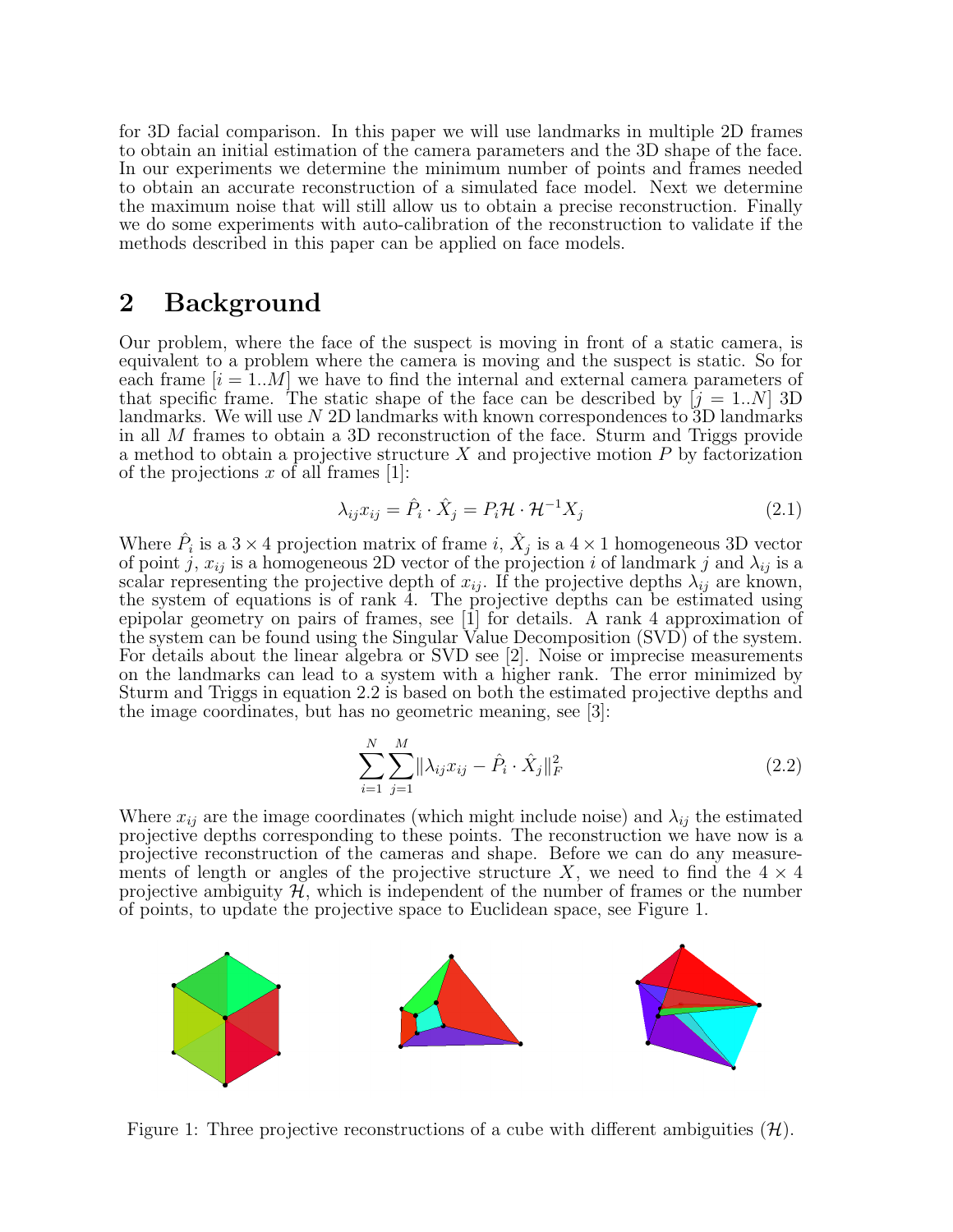The calibration can be achieved by adding extra information about the shape or internal parameters of the cameras, but since the intrinsics of the camera and the 3D shape of the face are unknown, there is no additional information available. A second method would be auto-calibration (self-calibration), in which case (almost) no additional information is needed for the calibration. The auto-calibration estimates the shape and camera parameters simultaneously. Two available methods for auto-calibration are the absolute dual quadric as described in [4] and Kruppa equations which can be found in [5]. According to Hartley and Zisserman [6]: 'The application of the Kruppa equations to three or more views provides weaker constraints than those obtained by other methods such as the modulus constraint or the absolute dual quadric'. Since our purpose is to use as many frames (data) as possible, we choose the absolute dual quadric method for auto-calibration.

### 3 Auto-Calibration

Auto-calibration is a method to estimate the internal camera parameters from uncalibrated CCTV footage. The object itself is used to perform the calibration. Autocalibration is based on the dual image of the absolute conic (DIAC), which is fixed under similarity transformations, so the internal camera parameters can be estimated despite of the unknown external parameters. The goal of the auto-calibration is to locate the plane at infinity and the absolute conic  $\omega$ . For a projective reconstruction where the first frame contains no rotation and translation,  $\mathcal{H}$  can be expressed in terms of the calibration matrix K and the plane at infinity  $v$  [7]. In our case K is the same for all frames.

$$
\mathcal{H} = \begin{bmatrix} K & \mathbf{0} \\ v^{\top} & \lambda \end{bmatrix} \tag{3.1}
$$

Since we can't determine the scale of the reconstruction without using additional input data, the scale factor  $\lambda$  can be chosen as  $\lambda = 1$ . The absolute dual quadric  $Q^*_{\infty}$  encodes both K and v in one mathematical entity. The null space of  $Q^*_{\infty}$  encodes the plane at infinity  $v$ . Without proof the following equation is given:

$$
\omega^* = KK^\top = P_i Q_\infty^* P_i^\top \tag{3.2}
$$

Equation 3.2 shows the relation between the projection of the absolute dual quadric and the calibration matrix  $K$ . Constraints on  $K$  can be transferred to the absolute dual quadric. The assumption of square pixels and a principle point close to the center of the camera are sufficient conditions to obtain linear equations for  $Q^*_{\infty}$ , see [6] for more details.

## 4 Experiments

In our experiments we first obtain a projective reconstruction from the projections and compare the reconstruction to a known ground truth. Our goal is to see if the quality of the reconstruction and the method are suitable for the reconstruction of facial models. The second step is the auto-calibration, which is completely separated from the projective reconstruction. To express the quality of the projective factorization, we use the 2D RMS reprojection error. The 2D reprojection error  $E_{2D}$  is defined as:

$$
E_{2D} = \sqrt{\frac{1}{MN} \sum_{i=1}^{M} \sum_{j=1}^{N} ||x_{ij} - \hat{P}_i \cdot \hat{X}_j||^2}
$$
(4.1)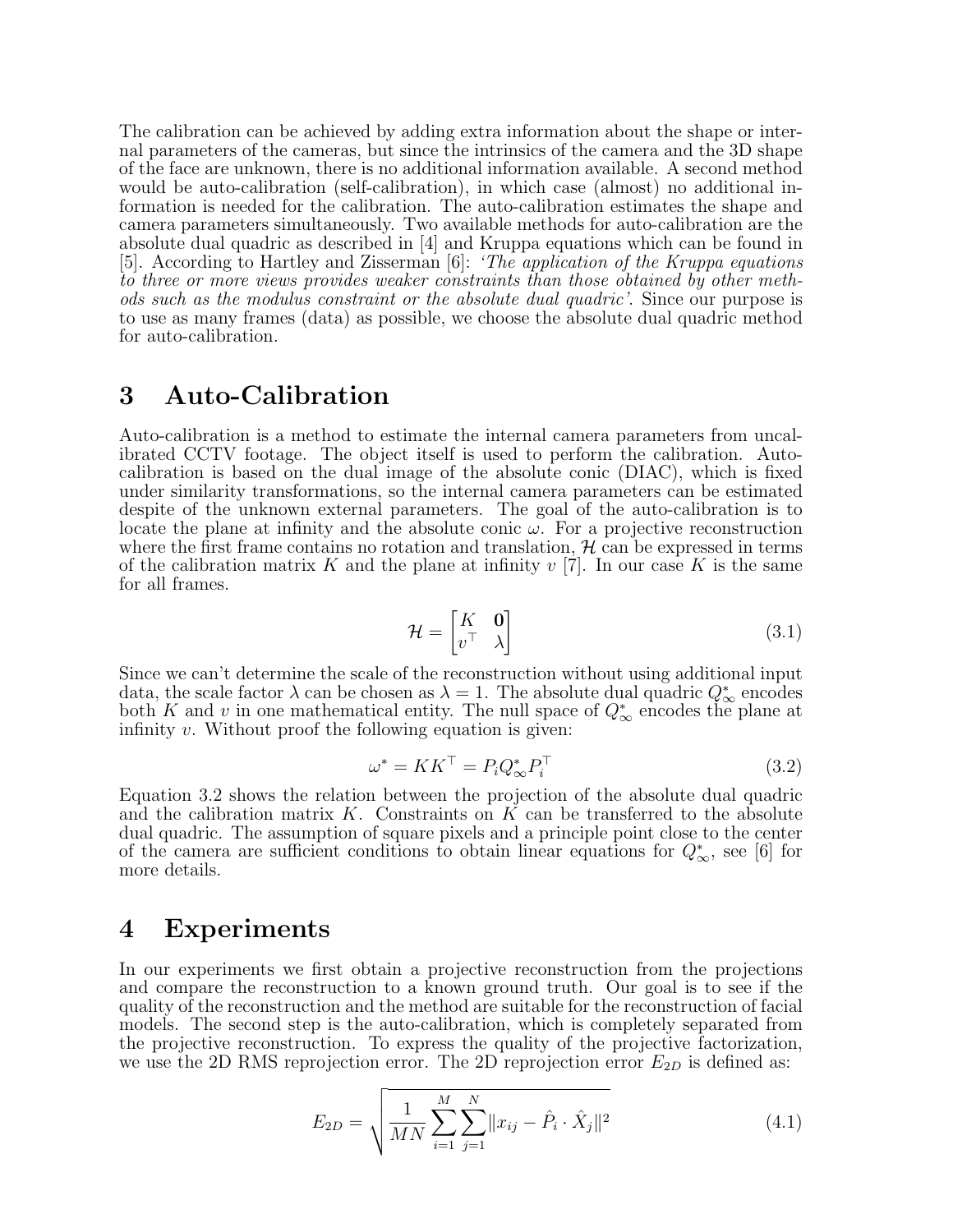In all experiments the internal camera parameters  $K$  are fixed. The generated projections are comparable with realistic face images. Therefore the camera rotations vary between −40 and 40 degrees and the translations vary between −10 and 10 units. All camera parameters are randomly chosen within their respective bounds. All projections fit within an image of  $400 \times 600$  pixels. The 3D ground truth point cloud contains uniformly distributed random points within a bounding box of  $100 \times 100 \times 10$  units.

### 4.1 Number of frames and number of points

In the first experiment we try to find the minimal number of frames and points needed to obtain a projective reconstruction. In theory 4 landmarks in 3 frames are enough to obtain a projective reconstruction, but if the image coordinates contain noise, more points and/or frames are necessary to average out the noise. The projection of each point in each frame is known, but we add Gaussian noise with a standard deviation of  $\sigma = 1$  to both the x- and y-coordinates. For each combination of number of points and number of frames the reprojection error  $E_{2D}$  is calculated two times: with respect to the projections with noise and with respect to the ground truth image points. The experiment was repeated 1 000 times, with independent instances of noise for every combination of points and frames to get more stable results. The curves show the average value over all repetitions.



Figure 2: Variable number of point and frames. In the left graph the reprojection error is calculated with respect to the projections with noise and in the right graph with respect to the ground truth.

Notice that in the left graph at least 50 points are needed to approximate the value of Notice that in the left graph at least 50 points are needed to approximate the value of the expected asymptote  $\sqrt{2}.$  Since the most consistent reconstruction is the reconstructhe expected asymptote  $\sqrt{2}$ . Since the most consistent reconstruction is the reconstruction of the noise-free image points, the reprojection error approximates the  $\sqrt{2}$  value for Gaussian noise of  $\sigma = 1$ . More points still improve the results, but a number of points around 50 seems to be the lower bound on an approximation of the asymptote. According to the number of frames at least 30 frames are needed to stabilize the lines. Adding more frames doesn't seem to offer a drastic improvement of the results.

In the right graph the error seems to be decreasing for the first time for around 25 points. Using more points leads to an even faster decreasing function. Using more frames seems to have less effect on the error for a given number of points. So adding more points has a stronger effect than adding more frames and can even lead to a switch from an increasing to a decreasing error function. Finding the lower bounds allows us to make an approximation of the number of points and frames needed for a 3D facial reconstruction. We would like to find the lowest number of points possible, because in CCTV footage usually plenty frames are available, but determining more landmarks is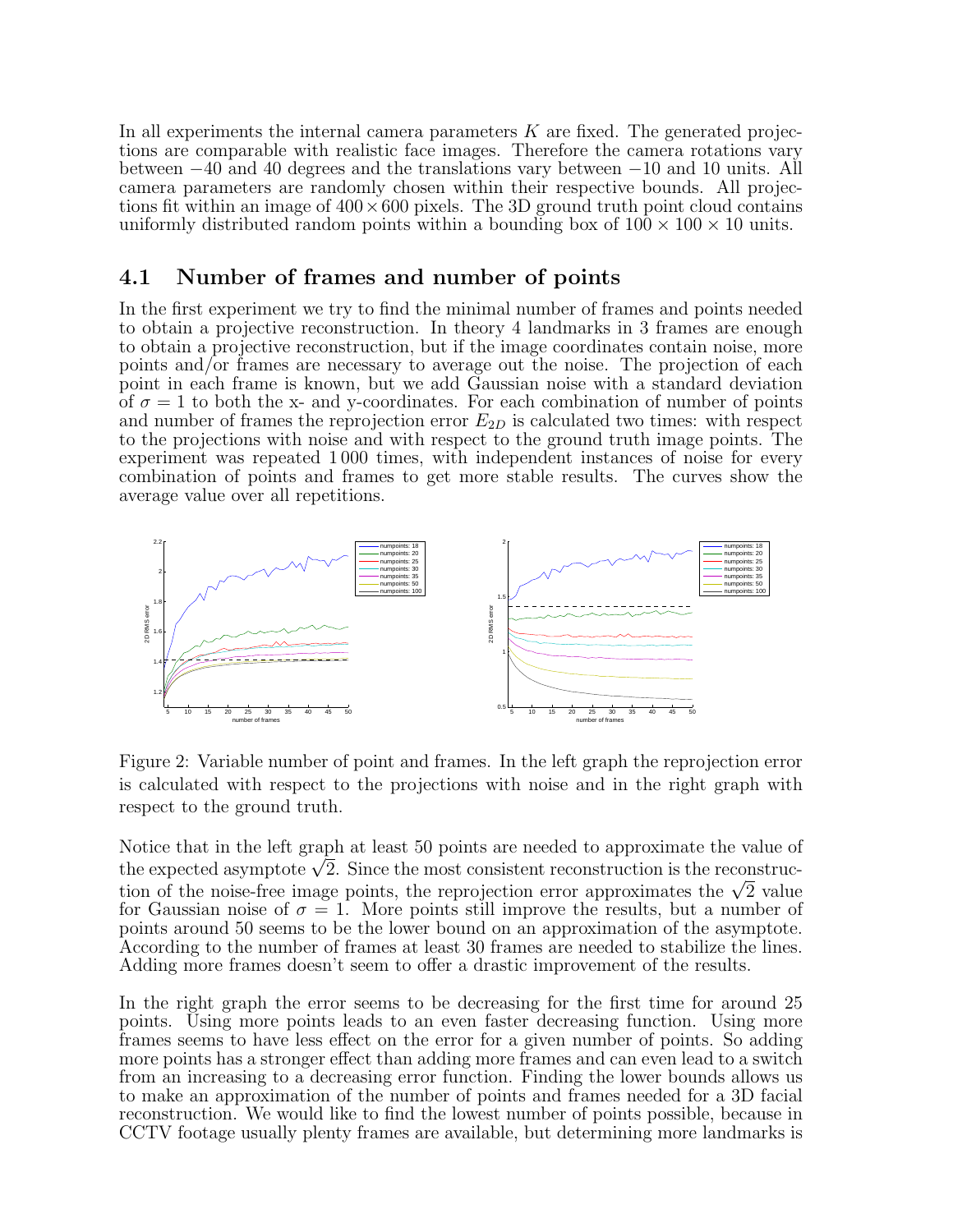difficult. We choose 25 points as an acceptable lower bound on the number of points, since it provides a decreasing function when more frames are added.

#### 4.2 Effect of the number of frames on 2D and 3D error

In the following experiment we use a fixed number of points and explore the effect of the number of frames in 2D and in 3D. The 3D error is calculated based on the 3D ground truth landmarks, see Equation 4.2.

$$
E_{3D} = \underset{\mathcal{H}}{\text{argmin}} \sqrt{\frac{1}{N} \sum_{j=1}^{N} ||X_j - \mathcal{H}\hat{X}_j||^2}
$$
(4.2)

Where  $X_j$  is a normalized known 3D ground truth point of the shape and  $\hat{X}_j$  is a normalized reconstructed 3D point.  $E_{3D}$  in Equation 4.2 can only be calculated for a known ground truth, but mostly finds the best auto-calibration possible independent of the auto-calibration method used.

Projective reconstructions are made from the projections of 25 points in a variable number of frames. Each subset of frames is randomly taken out of 100 000 frames. In each set zero-mean Gaussian noise with  $\sigma = 1$  is added to both x- and y-dimension. The reconstructions are made with an increasing number of frames, ranging from 4 to 50 frames. The experiment is repeated 1 000 times with different subsets of frames. Outliers of more than 4 times the standard deviation were removed from the results. The results are shown in Figure 3.



Figure 3: 2D RMS and 3D RMS error of projective reconstruction with a variable number of frames.

The 2D reprojection error with respect to the ground truth image points shows only a slight improvement of the quality between 10 and 50 frames, but the 3D error is reduced by 40% when comparing 10 to 40 frames (0.27 compared to 0.16). So more frames indeed improve the 3D reconstruction.

#### 4.3 Gaussian noise

To validate our choice that 25 points are sufficient for a projective reconstruction, we add Gaussian noise with a higher  $\sigma$  to the projections in the next experiment. The Gaussian noise varies within the range of 0 to 2.5 times the standard deviation for both the x- and y-coordinates. The noise experiment is repeated 1 000 times. The results are shown in Figure 4.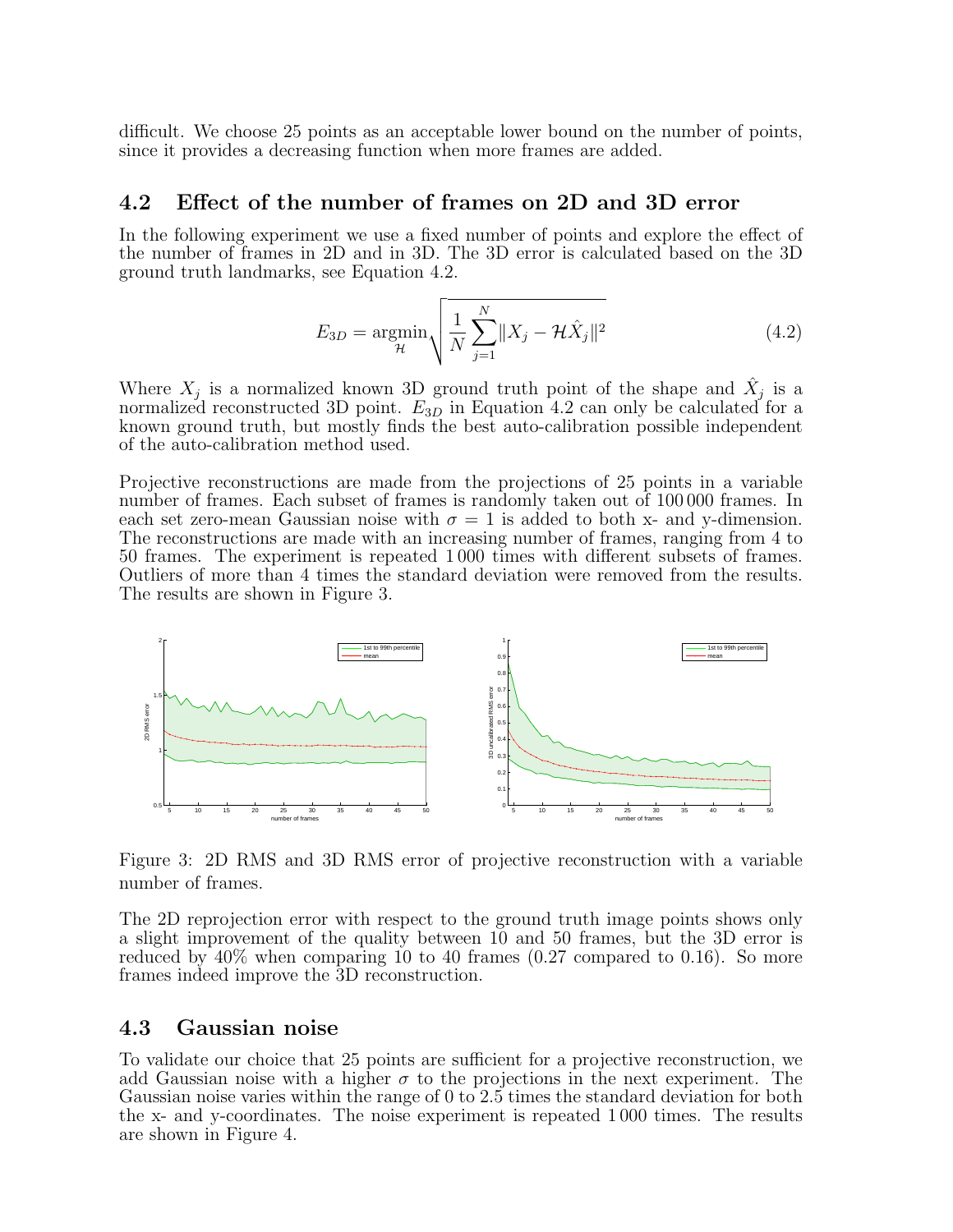

Figure 4: Variable Gaussian noise used for reconstruction.

For noise  $\sigma \leq 1$  the reprojection error with respect to the image points with noise seems to be linear with the Gaussian noise. Also the 3D error (for a perfect calibration) seems to be linear. If more noise is added, both errors rise above linear, see the blue line in Figure 4. This might be a problem of the depth estimation in the projective reconstruction method or more frames may be needed to get a consistent projective reconstruction.

### 4.4 Auto-calibration

The auto-calibration method of Section 3 is also calculated for a variable number of frames and for increasing Gaussian noise. The 3D error of the auto-calibration is calculated by finding the best simularity transformation  $H$ , because after the autocalibration the 3D points and the cameras should no longer be affected by an affine or a projective transformation, see Equation 4.2. The auto-calibration uses a projective reconstruction as a starting point. The results are shown in Figure 5.



Figure 5: 3D error after auto-calibration for a variable number of frames and increasing Gaussian noise.

The left graph in Figure 5 shows that a minimum number of frames is required to perform the auto-calibration. Adding more frames improves the 3D result of the autocalibration, but as can be seen in the right graph of Figure 5 adding noise ( $\sigma > 1.5$ ) leads to an explosion of the 3D error function. So some work needs to be done on the robustness of the auto-calibration under Gaussian noise or more information needs to be added to the problem.